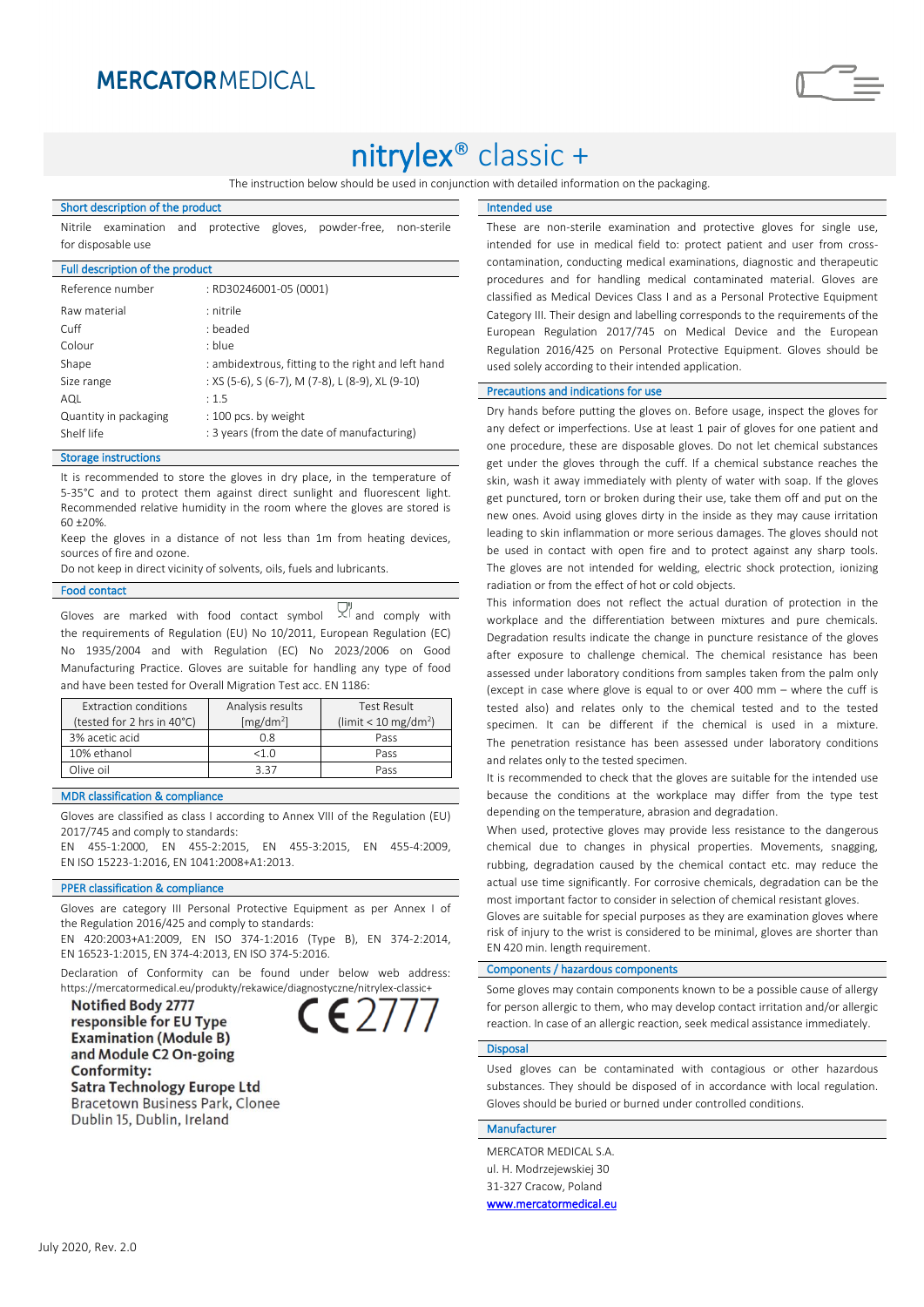## **MERCATORMEDICAL**

| Permeation performance levels as per EN ISO 374-1:2016                                                               |       |                 |                                      |       |                 |  |  |  |  |
|----------------------------------------------------------------------------------------------------------------------|-------|-----------------|--------------------------------------|-------|-----------------|--|--|--|--|
| • Level 1 > 10 min • Level 2 > 30 min • Level 3 > 60 min • Level 4 > 120 min • Level 5 > 240 min • Level 6 > 480 min |       |                 |                                      |       |                 |  |  |  |  |
| Test results acc. to EN 16523-1:2015                                                                                 |       | EN 374-4:2013   | Test results acc. to EN 16523-1:2015 |       | EN 374-4:2013   |  |  |  |  |
| Chemical                                                                                                             | Level | Degradation [%] | Chemical                             | Level | Degradation [%] |  |  |  |  |
| 35% Ethanol                                                                                                          | ь     | 55.0            | 12% Sodium Hypochlorite              | b     | 22.7            |  |  |  |  |
| 40% Isopropanol                                                                                                      | 6     | 68.7            | 5% Ethidium Bromide                  | ь     | 32.9            |  |  |  |  |
| 10% Acetic Acid                                                                                                      | 4     | 53.5            | 3% Hydrogen Peroxide                 | 6     | 44.0            |  |  |  |  |
| 50% Benzalkonium Chloride*                                                                                           | 6     | 29.5            | 30% Hydrogen Peroxide (P)            | n     | 52.8            |  |  |  |  |
| 4% Chlorhexidine Digluconate**                                                                                       | 6     | 32.9            | 37% Formaldehyde (T)                 | 5     | 20.0            |  |  |  |  |
| 10% Phosphoric Acid                                                                                                  | 6     | 14.0            | 50% Glutaraldehyde                   | 6     | 22.9            |  |  |  |  |
| 40% Sodium Hydroxide (K)                                                                                             | 6     | 2.6             | 0.1% Phenol                          | 6     | 24.7            |  |  |  |  |
| 50% Sulphuric Acid                                                                                                   | b     | 21.1            |                                      |       |                 |  |  |  |  |
|                                                                                                                      |       |                 |                                      |       |                 |  |  |  |  |

\*minimum detectable permeation rate: 5 µg/cm<sup>2</sup>

/min  $*$ \*minimum detectable permeation rate: 7 µg/cm<sup>2</sup>/min EN 374-4:2013 Degradation levels indicate the change in puncture resistance of the gloves after exposure to the challenge chemical.

| Test acc. To EN 374-2:2014 - Level 2 (ISO 2859) |                  | Test acc. To EN ISO 374-5:2016             |  |  |
|-------------------------------------------------|------------------|--------------------------------------------|--|--|
| Performance level   AQL                         |                  | Protection against bacteria & fungi   Pass |  |  |
|                                                 | level 3 L < 0.65 | Protection against viruses Pass            |  |  |
| level 2 < 1                                     |                  |                                            |  |  |
|                                                 |                  |                                            |  |  |